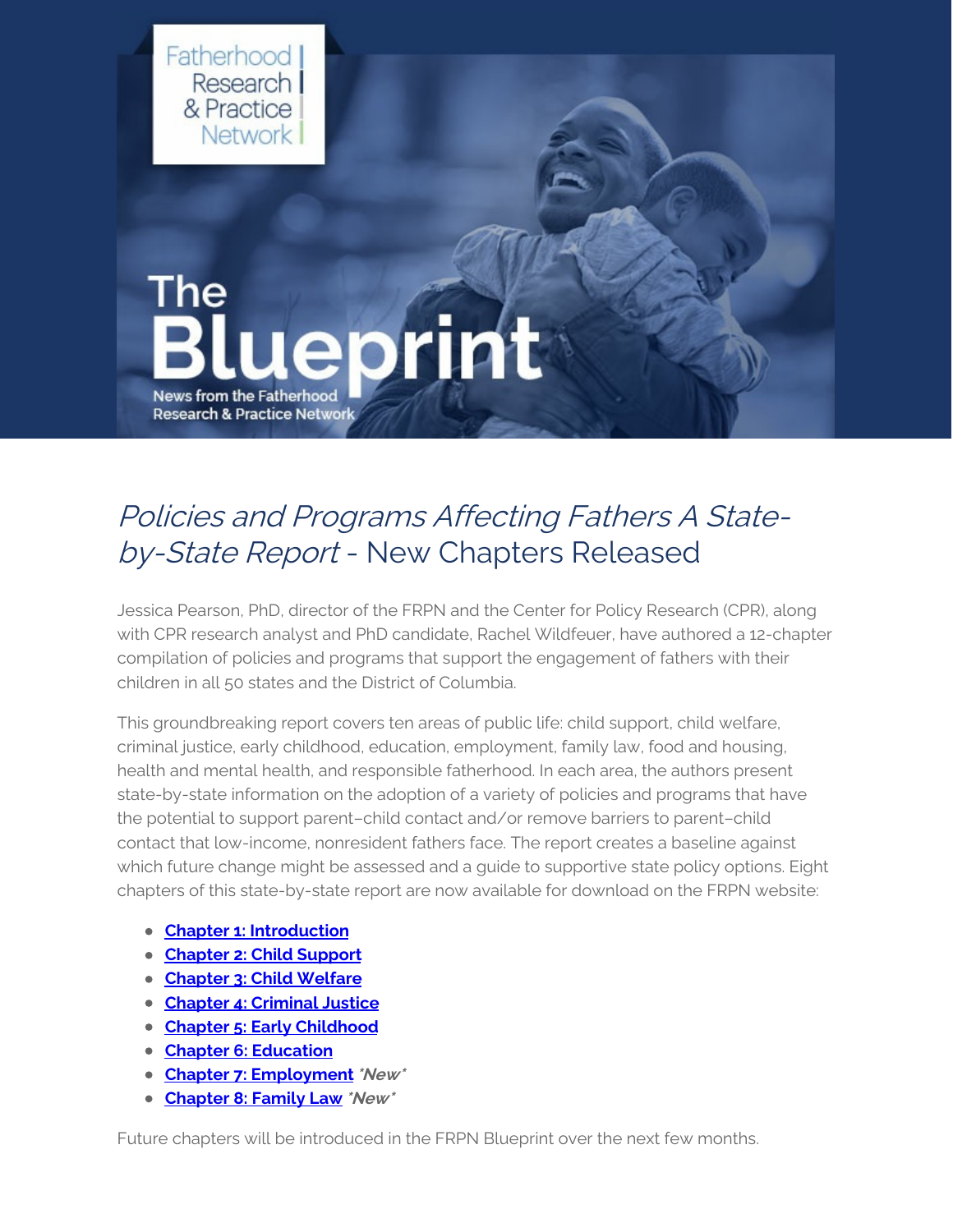

#### New Publication on FRPN-funded Study

A new article on the FRPN-funded **Dads [Matter-HV](https://www.frpn.org/asset/frpn-grantee-report-the-engagement-fathers-in-home-visiting-services-learning-the-dads-matter) study** was just accepted for publication. Based on a randomized clinical trial of Dads Matter-HV, an intervention designed to increase fathers' engagement in home visiting programs, the study found that home visitors who were trained in the Dads Matter-HV curriculum reported using more father-focused and more mother-focused assessment and engagement strategies compared to home visitors who were not trained in the intervention. Authored by Jennifer Bellamy and her colleagues, the article appears in the Journal of the Society for Social Work and Research. **<https://www.journals.uchicago.edu/doi/10.1086/720010>**

# B3 Study Toolkit Available for Fatherhood Programs

**[Building](https://www.acf.hhs.gov/opre/project/building-bridges-and-bonds-b3-evaluation-2014-2021) Bridges and Bonds (B3)** evaluation has released a new toolkit, providing fatherhood practitioners with user-friendly, hands-on resources to support implementation of new program components or services within existing fatherhood programs. The resources include a set of downloadable tools along with an interactive web-based brief and a resource document to support use of the tools. **[Download](https://www.acf.hhs.gov/opre/toolkit/ready-set-go1) the toolkit**.

### Research Opportunity

Researchers at the Penn State College of Human Services are looking to conduct interviews about parents and finances with 10 low-income, English speaking (non-immigrant) fathers, with a first child aged 3 years old or younger. Fathers will be compensated at \$35/hour. For more information, contact [ParentsAndMoney@PSU.edu](mailto:ParentsAndMoney@PSU.edu) or text/call 973-862-0736.